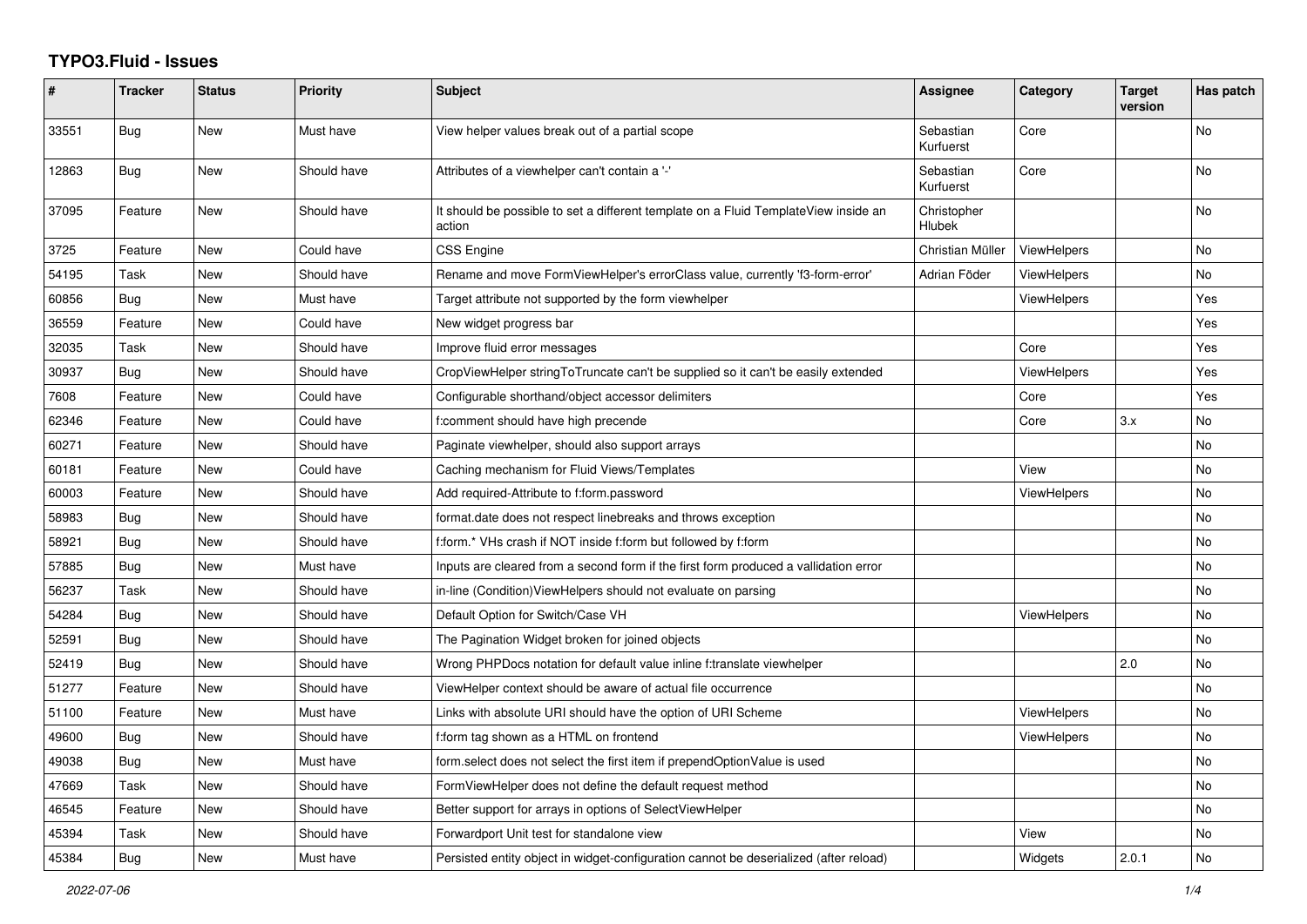| ∦     | <b>Tracker</b> | <b>Status</b> | <b>Priority</b>      | Subject                                                                                                     | <b>Assignee</b> | Category           | <b>Target</b><br>version | Has patch |
|-------|----------------|---------------|----------------------|-------------------------------------------------------------------------------------------------------------|-----------------|--------------------|--------------------------|-----------|
| 45153 | Feature        | New           | Should have          | f:be.menus.actionMenuItem - Detection of the current select option is insufficient                          |                 |                    |                          | No        |
| 43072 | Task           | New           | Should have          | Remove TOKENS for adding templates fallback in Backporter                                                   |                 | View               |                          | No        |
| 43071 | Task           | New           | Should have          | Remove TOKENS for adding fallback teplates in B                                                             |                 |                    |                          | No        |
| 42743 | Task           | New           | Should have          | Remove inline style for hidden form fields                                                                  |                 |                    |                          | No        |
| 42397 | Feature        | New           | Should have          | Missing viewhelper for general links                                                                        |                 |                    |                          | No        |
| 40081 | Feature        | New           | Should have          | Allow assigned variables as keys in arrays                                                                  |                 |                    |                          | No        |
| 40064 | <b>Bug</b>     | New           | Must have            | Multiselect is not getting persisted                                                                        |                 | ViewHelpers        |                          | No        |
| 39990 | <b>Bug</b>     | New           | Should have          | Same form twice in one template: hidden fields for empty values are only rendered<br>once                   |                 | Core               |                          | No        |
| 39936 | Feature        | <b>New</b>    | Should have          | registerTagAttribute should handle default values                                                           |                 | ViewHelpers        |                          | No        |
| 38369 | Bug            | New           | Must have            | Resource ViewHelpers should not fall back to request package                                                |                 | View               |                          | No        |
| 38130 | Feature        | New           | Should have          | Checkboxes and multiple select fields should have an assignable default value                               |                 |                    |                          | No        |
| 37619 | <b>Bug</b>     | New           | Should have          | Fatal Error when using variable in name attribute of Section ViewHelper                                     |                 | ViewHelpers        |                          | No        |
| 36655 | Bug            | New           | Should have          | <b>Pagination Links</b>                                                                                     |                 | Widgets            |                          | No        |
| 36410 | Feature        | New           | Should have          | Allow templates to send arguments back to layout                                                            |                 | ViewHelpers        |                          | No        |
| 34309 | Task           | New           | Could have           | Unknown ViewHelpers cause exception - should be handled more graceful                                       |                 | ViewHelpers        |                          | No        |
| 33215 | Feature        | New           | Should have          | RFC: Dynamic values in ObjectAccess paths                                                                   |                 |                    |                          | No        |
| 31955 | Feature        | New           | Should have          | f:uri.widget                                                                                                |                 | Widgets            |                          | No        |
| 30555 | Feature        | <b>New</b>    | Could have           | Make TagBuilder more extensible                                                                             |                 | Core               |                          | No        |
| 28554 | Bug            | New           | Should have          | (v4) implement feature flag to disable caching                                                              |                 |                    |                          | No        |
| 28553 | <b>Bug</b>     | New           | Should have          | improve XHProf test setup                                                                                   |                 |                    |                          | No        |
| 28552 | Bug            | New           | Should have          | (v5) write ViewHelper test for compiled run; adjust functional test to do two passes<br>(uncached & cached) |                 |                    |                          | No        |
| 28550 | Bug            | New           | Should have          | (v4) make widgets cacheable, i.e. not implement childnodeaccess interface                                   |                 |                    |                          | No        |
| 28549 | <b>Bug</b>     | New           | Should have          | make widgets cacheable, i.e. not implement childnodeaccess interface                                        |                 |                    |                          | No        |
| 27607 | <b>Bug</b>     | New           | Must have            | Make Fluid comparisons work when first element is STRING, second is NULL.                                   |                 | Core               |                          | No        |
| 26664 | Task           | <b>New</b>    | Won't have this time | Clean up Form ViewHelpers                                                                                   |                 | ViewHelpers        |                          | No        |
| 26658 | Task           | New           | Won't have this time | Make Form ViewHelpers consistent                                                                            |                 | <b>ViewHelpers</b> |                          | No        |
| 10911 | Task           | New           | Should have          | Tx_Fluid_ViewHelpers_Form_AbstractFormViewHelper->renderHiddenIdentityField<br>should be more reliable      |                 | ViewHelpers        |                          | No        |
| 10472 | Feature        | New           | Could have           | Fluid Standalone distribution                                                                               |                 | Core               |                          | No        |
| 8648  | Bug            | New           | Should have          | format.crop ViewHelper should support all features of the crop stdWrap function                             |                 | ViewHelpers        |                          | No        |
| 3481  | <b>Bug</b>     | New           | Should have          | Use ViewHelperVariableContainer in PostParseFacet                                                           |                 | Core               |                          | No        |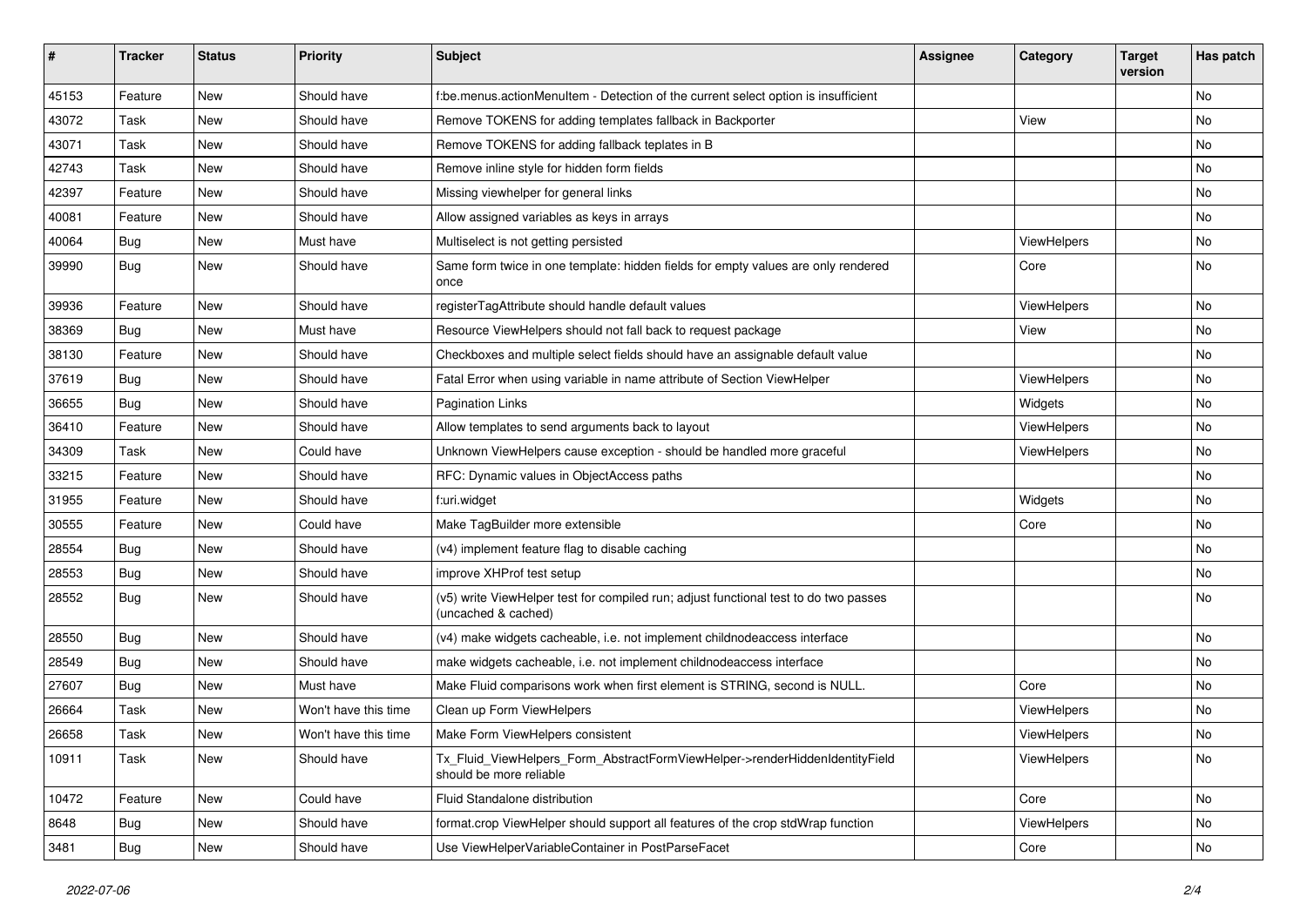| #     | <b>Tracker</b> | <b>Status</b>            | <b>Priority</b> | <b>Subject</b>                                                                      | Assignee                    | Category           | <b>Target</b><br>version | <b>Has patch</b> |
|-------|----------------|--------------------------|-----------------|-------------------------------------------------------------------------------------|-----------------------------|--------------------|--------------------------|------------------|
| 48355 | Feature        | New                      | Could have      | Assign output of viewhelper to template variable for further processing.            |                             |                    |                          |                  |
| 13045 | Bug            | New                      | Should have     | Entity decode of strings are different between if-conditions and output of variable |                             |                    |                          |                  |
| 9950  | Task           | New                      | Should have     | Binding to nested arrays impossible for form-elements                               |                             | <b>ViewHelpers</b> |                          |                  |
| 9514  | Feature        | New                      | Should have     | Support explicit Array Arguments for ViewHelpers                                    |                             |                    |                          |                  |
| 4704  | Feature        | New                      | Should have     | Improve parsing exception messages                                                  |                             | Core               |                          |                  |
| 1907  | Feature        | New                      | Could have      | Default values for view helpers based on context                                    |                             | Core               |                          |                  |
| 28551 | Bug            | Accepted                 | Should have     | (v4) backport VHTest                                                                | Sebastian<br>Kurfuerst      |                    |                          | No               |
| 5933  | Feature        | Accepted                 | Should have     | Optional section rendering                                                          | Sebastian<br>Kurfuerst      | ViewHelpers        |                          | No               |
| 9005  | Feature        | Accepted                 | Could have      | Fluid Template Analyzer (FTA)                                                       | Sebastian<br>Kurfuerst      |                    |                          |                  |
| 33394 | Feature        | Needs<br>Feedback        | Should have     | Logical expression parser for BooleanNode                                           | <b>Tobias Liebig</b>        | Core               |                          | <b>No</b>        |
| 36662 | Bug            | Needs<br>Feedback        | Should have     | Checked state isn't always correct when property is collection                      | Kevin Ulrich<br>Moschallski | <b>ViewHelpers</b> | 1.1.1                    | <b>No</b>        |
| 8491  | Task           | Needs<br>Feedback        | Should have     | link.action and uri.action differ in absolute argument                              | Karsten<br>Dambekalns       | ViewHelpers        |                          | <b>No</b>        |
| 33628 | Bug            | Needs<br>Feedback        | Must have       | Multicheckboxes (multiselect) for Collections don't work                            | Christian Müller            | ViewHelpers        |                          | <b>No</b>        |
| 58862 | Bug            | Needs<br>Feedback        | Should have     | FormViewHelper doesn't accept NULL as value for \$arguments                         | Bastian<br>Waidelich        | ViewHelpers        |                          | Yes              |
| 46289 | Bug            | Needs<br>Feedback        | Should have     | Enable Escaping Interceptor in XML request format                                   |                             | View               | 2.0.1                    | No               |
| 46091 | Task           | Needs<br>Feedback        | Should have     | Show source file name and position on exceptions during parsing                     |                             |                    |                          | No               |
| 8989  | Feature        | Needs<br>Feedback        | Could have      | Search path for fluid template files                                                |                             | View               |                          | No               |
| 3291  | Feature        | Needs<br>Feedback        | Should have     | Cacheable viewhelpers                                                               |                             |                    |                          | <b>No</b>        |
| 45345 | Feature        | <b>Needs</b><br>Feedback | Should have     | Easy to use comments for fluid that won't show in output                            |                             |                    |                          |                  |
| 40998 | Bug            | <b>Under Review</b>      | Should have     | Missing parent request namespaces in form field name prefix                         | Sebastian<br>Kurfuerst      | ViewHelpers        | 1.1.1                    | No               |
| 52640 | Feature        | <b>Under Review</b>      | Should have     | Create an UnlessViewHelper as opposite to the IfViewHelper                          | Marc Neuhaus                |                    |                          | No               |
| 43346 | Feature        | <b>Under Review</b>      | Should have     | Allow property mapping configuration via template                                   | Karsten<br>Dambekalns       | <b>ViewHelpers</b> | 2.1                      | No               |
| 55008 | <b>Bug</b>     | <b>Under Review</b>      | Should have     | Interceptors should be used in Partials                                             | Christian Müller            |                    |                          | No               |